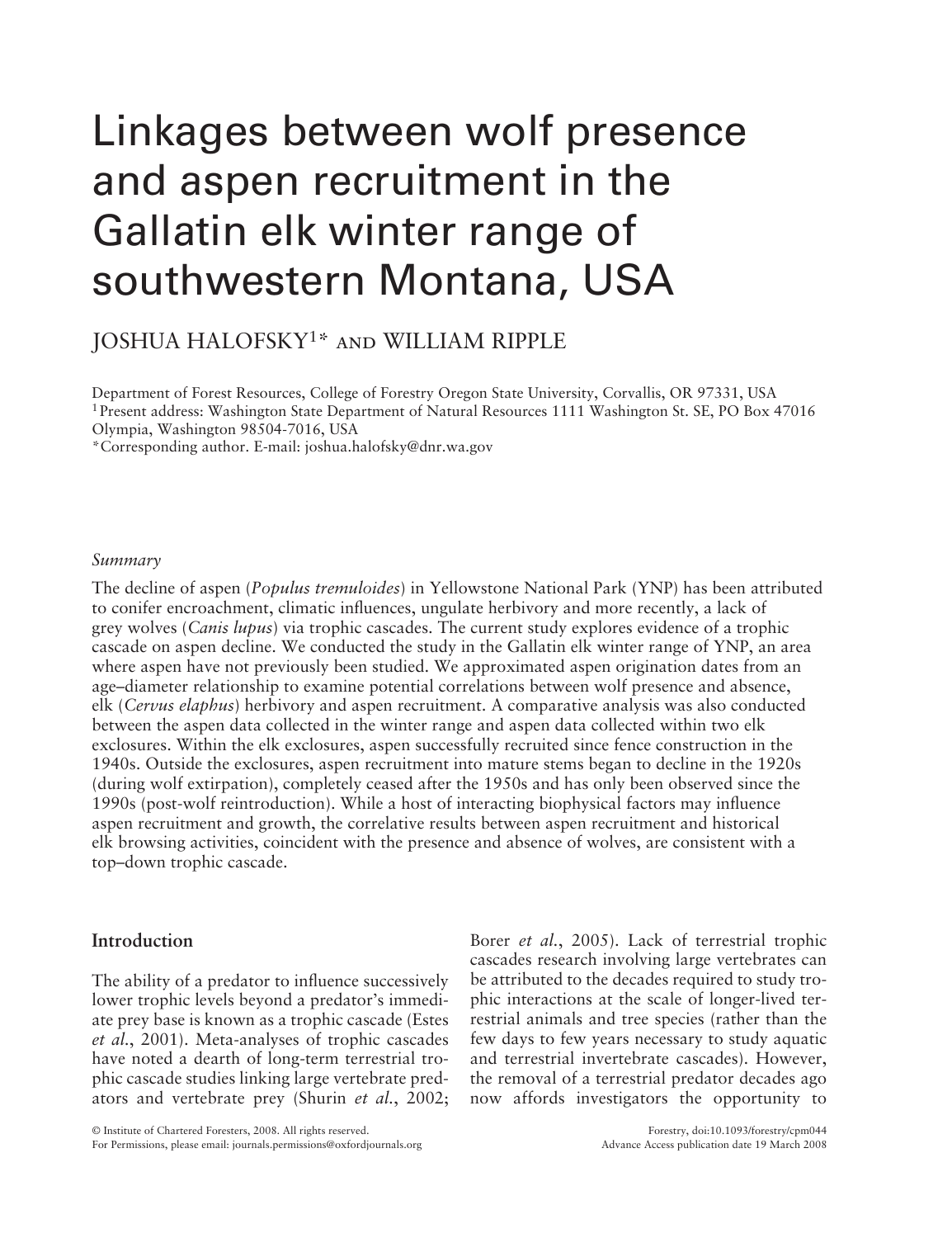begin to fill this gap in the literature. Specifically, with the extirpation of the grey wolf (*Canis lupis*) by 1930 from Yellowstone National Park (YNP), an apex carnivore was removed from an ecosystem for more than six decades. Examining the period before and after wolf extirpation facilitates the study of top-down and bottom-up influences on trophic cascades at the temporal scale of elk ( *Cervus elaphus*) herbivory and tree regeneration. The relatively long life (100 to150+ years) and high palatability of quaking aspen (*Populus tremuloides*) make this species suitable to study within such a context.

The lack of regeneration of quaking aspen in the Greater Yellowstone Ecosystem (GYE) has been documented for decades (Warren, 1926; Grimm, 1939; Barmore, 1965; Houston, 1982) and continues to be of concern to scientists and natural resource managers (Romme et al., 1995; Yellowstone National Park, 1997; Meagher and Houston, 1998; National Research Council, 2002). Aspen decline has been variously attributed to conifer encroachment, natural stand dynamics, climate fluctuations, climate change and ungulate browsing (Houston, 1973; Loope and Gruell, 1973; Romme et al., 1995; Yellowstone National Park, 1997; Meagher and Houston, 1998; Singer *et al.*, 1998). It is also possible that large carnivore presence can influence both ungulate population size and behaviour, and in doing so, affect aspen population dynamics (White *et al.*, 1998; Fortin *et al.*, 2005; Hebblewhite *et al.*, 2005, Mao *et al.*, 2005; Binkley *et al.*, 2006 ; Ripple and Beschta *,* 2007a ).

To understand future aspen dynamics, a first and necessary step is to comprehend present and historic aspen dynamics and the associated forces that may contribute to aspen origination. The current study was conducted in the Gallatin elk winter range, an area where to our knowledge aspen have not previously been studied. The winter range also contains two elk exclosures erected in 1945, which allows the comparison of areas that experienced no ungulate browsing pressure to an area accessible to ungulates but not human hunters inside the park. Our study objectives were to:

**1** Examine aspen recruitment during several establishment periods: an intact species-level trophic cascade involving wolf-elk-aspen (pre-1930s and post-1995); a truncated species-level trophic cascade of elk-aspen (1930s to 1995) and an aspen-only system inside the exclosures (post-1945).

**2** Consider alternative hypotheses (conifer encroachment, climate trends and herbivory) in explaining the pattern of historic and current aspen recruitment during the various establishment periods.

### **Methods**

#### *Study area*

The Gallatin is the main wintering area of the Gallatin elk herd (Lovaas, 1970). Based on incomplete data on early winter elk counts collected between 1929 and 1995  $(n = 40)$  by the state of Montana, elk numbers have varied between 1214 and 3028 individuals, with an average of 1746 elk (SD = 440.1,  $\sim$ 9 elk km<sup>-2</sup>). Following wolf reintroduction, from 1996 through the year 2003, elk numbers have averaged 1048 animals (SD = 209,  $\sim$ 5 elk km<sup>-2</sup>). Creel and Winnie (2005) noted a trend towards lower calf recruitment and annual elk population counts following wolf reintroduction. Between 1997 and 2003, the number of wolves in the study area ranged from 8 to 13 (Smith, 1998, Smith et al., 1999, 2000, 2001, 2003 , 2004, Smith and Guernsey, 2002 ).

Elevation varies from 2400 to 3000 m. Winter precipitation normally occurs as snow. Annual valley snowfall is  $\approx 250$  cm, with over 750–1000 cm of annual snowfall at higher elevations. Heavy, deep snows in the fall and winter force the elk herd to move to lower elevations that include both the Daly Creek and Black Butte watersheds, core winter range areas for the Gallatin elk herd (Lovaas, 1970). Both the Daly Creek and Black Butte watersheds lie in the north-west corner of YNP. In the current study of the core Gallatin elk winter range, we examined all aspen stands within the Daly Creek and the northern half of the Black Butte watersheds, encompassing an area of  $\sim 35$  km<sup>2</sup>  $(Figure 1)$ .

The coniferous vegetation of the Gallatin is comprised of pure stands of lodgepole pine ( *Pinus contorta*) or mixed stands of lodgepole pine, Douglas fir (*Pseudotsuga menziesii*) and Engelmann spruce ( *Picea engelmanni*). Willow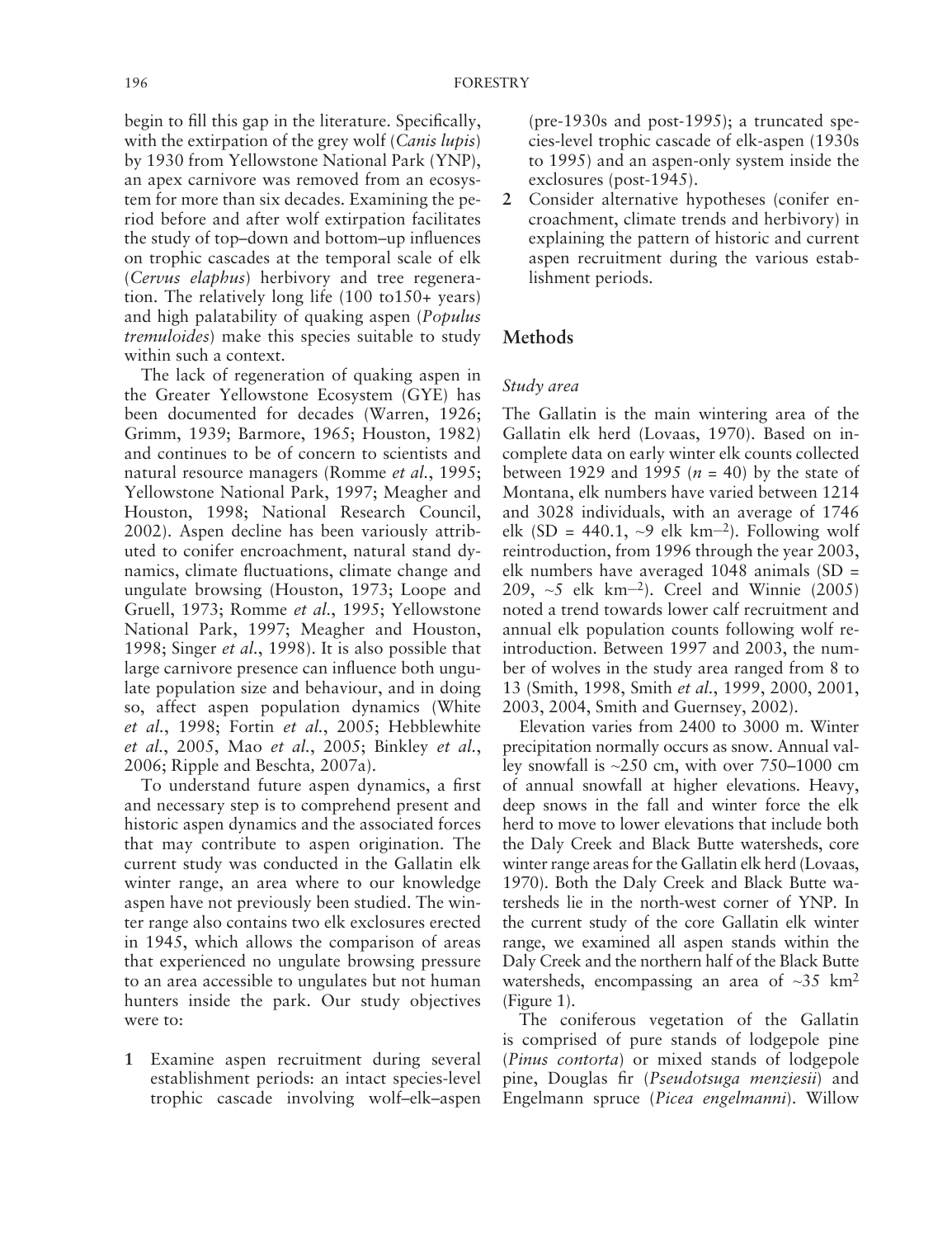

*Figure 1.* Study location. All data were collected within the Gallatin elk winter range, southwestern Montana. Porcupine exclosure is ~10.7 km north of study area.

( *Salix* spp.) is the most prevalent deciduous tree in the Gallatin valley bottom, and aspen is the dominant deciduous tree at higher elevations. Both willow and aspen are minor forest components in comparison to the coniferous species. On open hillslopes, sagebrush ( *Artemisia* spp.), rabbitbrushes ( *Chrysothamnus* spp.), Idaho fescue grass ( *Festuca idahoensis*), wheatgrasses ( *Agropyron* spp.) and bluegrasses (*Poa* spp.) are commonly found. Winter elk diets are dominated by grasses and forbs (Stock, 1936). As snow depth and snow hardness increases, browse species such as willow and aspen become more heavily used (Stock, 1936) although aspen stems greater than 2 metres in height tend to be out of the browsing reach of elk.

European Americans first settled in the Gallatin basin in 1863 (Lovaas, 1970), although the Native American use of the area was present before this time. While wildlife protection was more successful beginning in the 1880s, market hunting of elk and wolves in the 1860s and 1870s was

widespread and could have continued until the early part of the twentieth century. 'Abundant signs' of Native Americans were observed in the region as late as 1863 (Lovaas, 1970), and Native American presence may have also influenced animal abundance. Today, hunting is permitted outside the park in the adjacent Gallatin National Forest.

#### *Aspen analysis*

During the summer of 2004, we enumerated and visited all aspen stands we could locate within the study area  $(35 \text{ km}^2)$  with 1:24000 scale aerial photography acquired in 1999 and field reconnaissance. We defined a stand as a minimum of three aspen stems greater than breast height, with each stem in the stand less than 30 m away from any other stem in the stand. In small stands (<9 aspen trees), we measured the diameter at breast height (d.b.h.) of every tree. In larger stands  $\geq 9$  aspen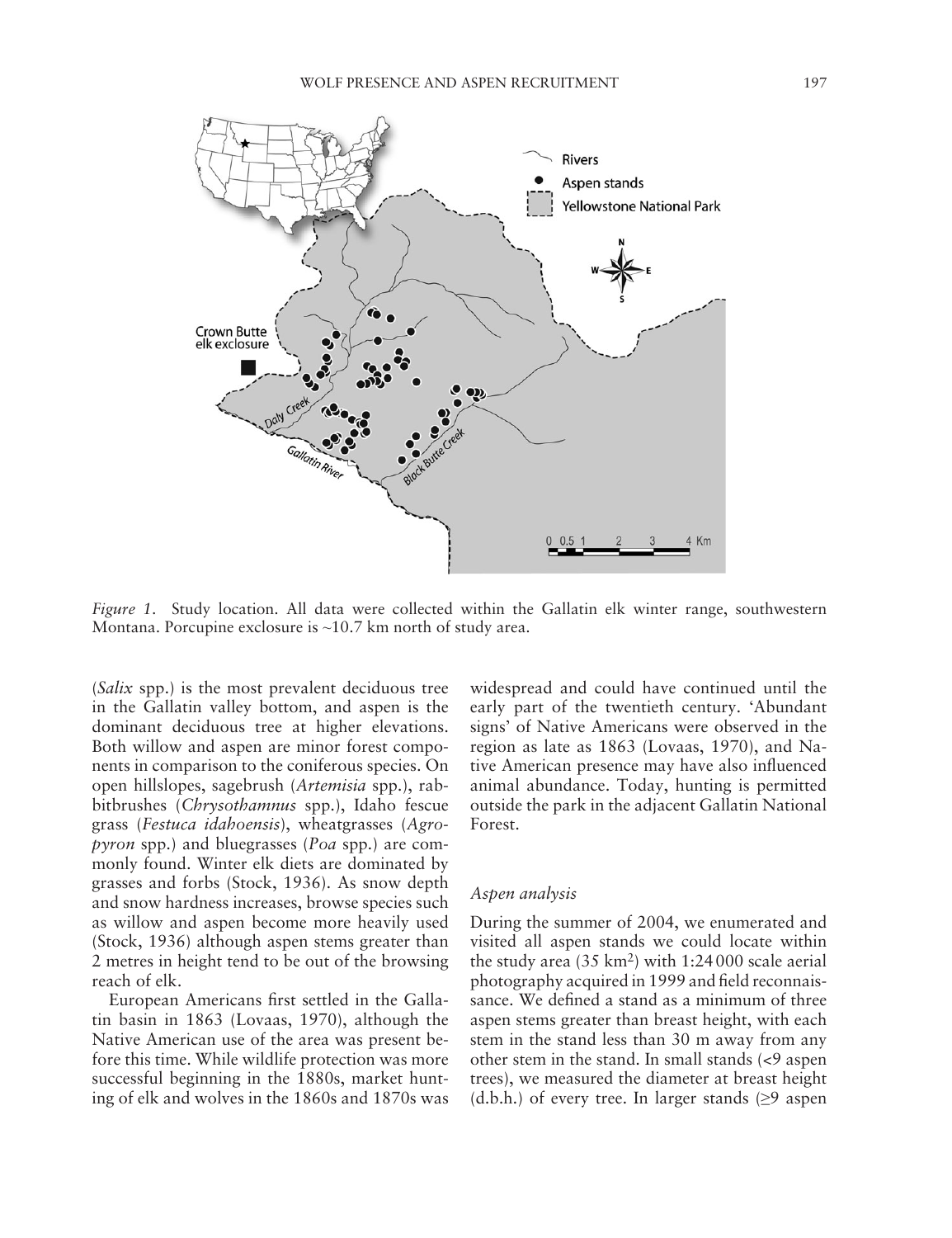trees), we measured all stems <20 cm in d.b.h. and a subset of nine stems representing a range of diameters ≥20 cm in d.b.h.. In addition to d.b.h. information, we obtained increment cores from aspen trees representing a range of diameters.

To explore potential sampling bias, we compared the age distribution (see age-structure methods below) of all trees in stands that had fewer than nine total aspen trees and were therefore completely sampled (69 per cent of all stands sampled) to the age distribution of all stands with  $\geq 9$ total stems. Results of the Kolmogorov-Smirnov two-sample goodness of fit test indicated the age distributions of our sampled population (stands with  $\geq$ 9 aspen trees) was not significantly different from the distribution of ages in stands where all aspen trees were measured ( $ks = 0.25$ , *P* value = 0.75). We therefore assumed there was no bias in our sampling protocol and pooled all our data.

We established a  $2 \times 20$  m belt transect in every third aspen stand to examine current aspen reproduction levels, running this transect from the stand edge towards the stand centroid and randomly selecting the direction of the belt transect with a random number table. Within each transect, we collected aspen sprout information, defining aspen sprouts as immature aspen less than breast height. We recorded the total number, height and previous year's browsing (yes/no) for all aspen sprouts within each transect. Both aspen basal area and current conifer encroachment was quantified by collecting aspen and conifer basal area information from the approximate stand centre using a basal area gauge with a basal area factor of five. We conducted a regression of aspen sprout density and conifer basal area to ascertain the relationship between the two variables. We noted the presence or absence of fire from fire scars on Douglas fir and from historic documents.

Within the same elk winter range, we collected additional data on aspen within two fenced elk exclosures erected in 1945. Crown Butte exclosure is  $\approx$  2.0 ha and 0.3 km from the park boundary, and Porcupine exclosure is ~1.9 ha and 10.7 km north of the park boundary. Both exclosures were erected to 'determine the effect of grazing by big game on winter ranges. 'We collected d.b.h. measurements on all aspen stems greater than 1 cm in d.b.h. and extracted additional increment cores from a variety of tree sizes  $\geq$ 5 cm. Trees cored at breast height were also cored 0.2 m from the tree base to derive an estimate of time required to grow to breast height.

All tree cores were stored, air dried, mounted and sanded following procedures outlined by Stokes and Smiley (1968). We used a dissecting microscope and standard dendrochronological procedures (Stokes and Smiley, 1968) to count the rings on each core. Due to low variability in ring width, cross-dating was unsuccessful. From the aspen tree ring counts and corresponding d.b.h. measurements, we created an aspen age – diameter relationship. We used 59 complete cores to create the aspen age-diameter relationship. Five years were added to each age based on the difference in tree age calculated from seven 0.2 and 1.5 m cores (mean = 5 years,  $SD = 1$ ) located within the exclosures. The final agediameter equation was as follows: age = 2004 −  $(2.50$  d.b.h. + 0.02 d.b.h.<sup>2</sup> + 5) ( $R^2 = 0.90$ ). We used the regression equation to approximate aspen origination years for all d.b.h. measurements collected in the field.

To examine climate trends, we averaged two Palmer Drought severity indices (Cook et al., 2004) downloaded from the International Tree Ring Databank website [\( http://www.ncdc.noaa.](http://www.ncdc.noaa.gov/paleo/treering.html) gov/paleo/treering.html). This long-term record is based on climatically sensitive tree-ring chronologies. Negative values are indicative of drought conditions (moderate  $(-2)$ , severe  $(-3)$ , extreme ( −4)), whereas positive values are associated with above average precipitation. The two records used were grid points 84 and 100 from the International Tree Ring Databank website.

# **Results**

We collected a total of 476 d.b.h. measurements from the 73 enumerated aspen stands in the winter range, 353 d.b.h. measurements within Crown Butte exclosure and 653 d.b.h. measurements within Porcupine exclosure (Figure 2). From the 476 d.b.h. measurements collected outside of the two exclosures, we found that aspen recruitment began declining during wolf extirpation (1920s), completely ceased in the 1950s and has only begun to occur again since wolf reintroduction (1990s, Figure 3), illustrating a large gap in tree recruitment. In contrast, the number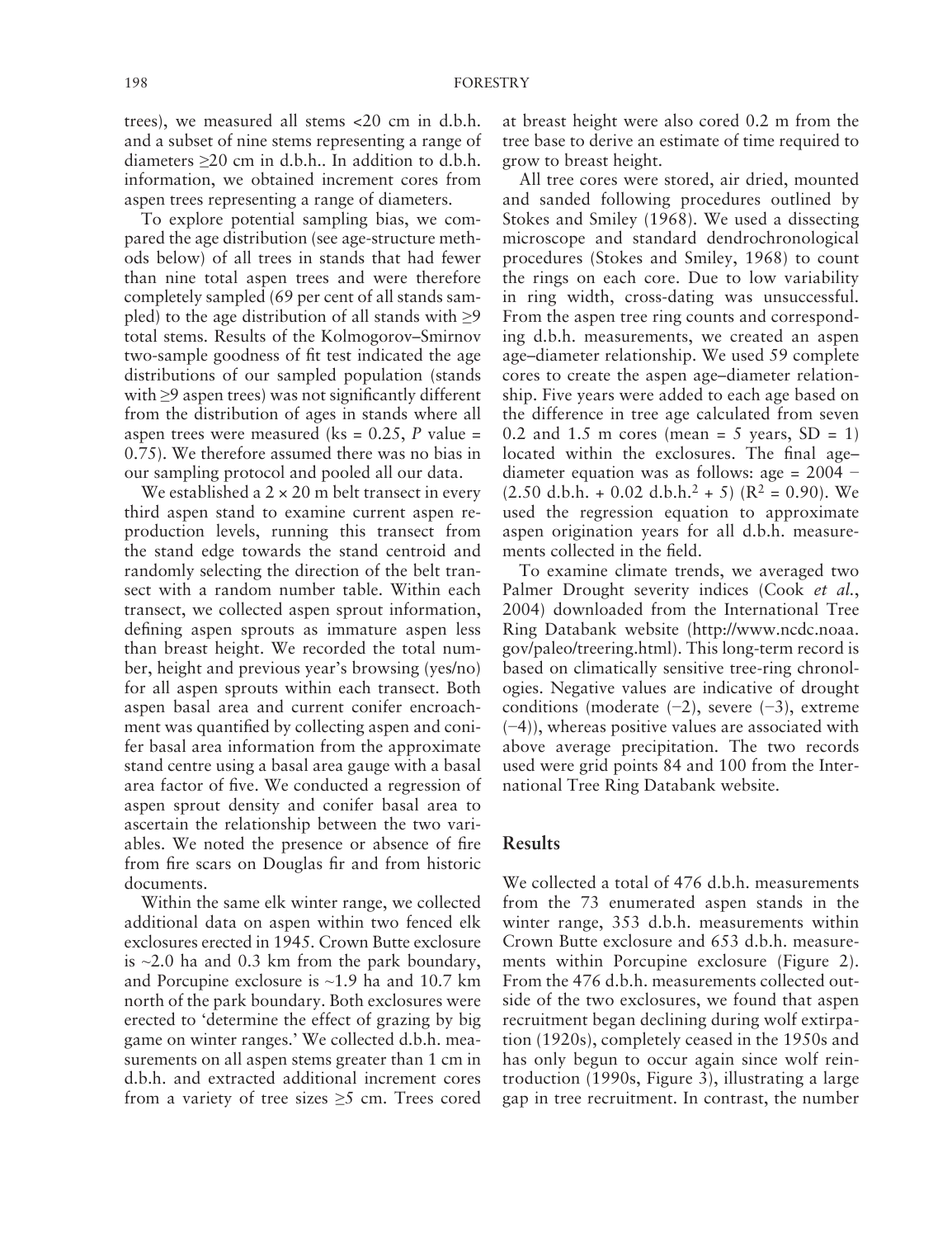

*Figure 2.* A typical aspen stand in the Gallatin elk winter range (A), Crown Butte exclosure (B) and Porcupine exclosure (C). Note the lack of aspen recruitment in the typical winter range stand and the lack of aspen recruitment outside (left) of Crown Butte exclosure and outside (right) of Porcupine exclosure.

of aspen originating within the exclosures began to increase after the fences were constructed, and aspen have continued to establish inside the exclosures through to the present day (Figure 4). Within both the Crown Butte and Porcupine exclosures, over 90 per cent of the aspen originated after the exclosures were erected in 1945  $(Figures 2 and 4)$ .

In our assessment of current aspen recruitment outside of exclosures in the winter range, we found a total of 262 aspen sprouts within the 23 transects situated in aspen stands, with a mean aspen sprout density of 2837 ha<sup> $-1$ </sup> (lower and upper 95 per cent confidence limit  $(CL) = 1571, 4102$ ). Ninety-five per cent of these aspen sprouts had been browsed between the 2003 and 2004 measurements. Mean aspen sprout height was 26.3 cm (lower and upper 95 per cent CL = 24.3, 28.4).

In addition to the 262 aspen sprouts, we also found 14 recruiting aspen stems outside the exclosures that originated in the 1990s. All 14 stems were located along forest edges adjacent to scree. On average, these stems were browsed 3.9 times between 1998 and 2003. The percentage of stems browsed consistently declined from 100 per cent in 1998 to  $\sim$ 7 per cent in 2003 (Figure 5a). In 1998, mean  $\pm$  SE stem height was 98.8  $\pm$  14.5 cm (Figure 5b). By the end of  $2003$ , the last full year each stem was exposed to herbivory, mean  $\pm$  SE stem height was  $229.9 \pm 18.6$  cm and only one stem had been browsed (Figure 5b). No stems were browsed after reaching 200 cm in height.

We examined other potential causes of aspen decline in the study area, including conifer encroachment, fire suppression and climate. We found that within the 23 measured aspen stands, mean conifer basal area was 14.7 m<sup>2</sup> ha<sup>-1</sup> (lower and upper 95 per cent  $CL = 10.0, 19.5$ , and mean live aspen basal area was  $21.3 \text{ m}^2$  ha $-1$  (lower and upper 95 per cent  $CL = 14.8, 27.7$ . We found little association between the current proportion of conifer basal area (conifer encroachment) in a stand and current aspen sprout densities  $(F_{1,21} =$ 1.52, *P* value = 0.23,  $R^2 = 0.07$ .

While fire can influence conifer presence and basal area, no fire scars were observed on any Douglas fir trees we came across in the study area. In his history of the Gallatin elk herd, Lovaas  $(1970)$  did not document any historic fires in the Gallatin elk winter range. We therefore concluded there was a low likelihood of high intense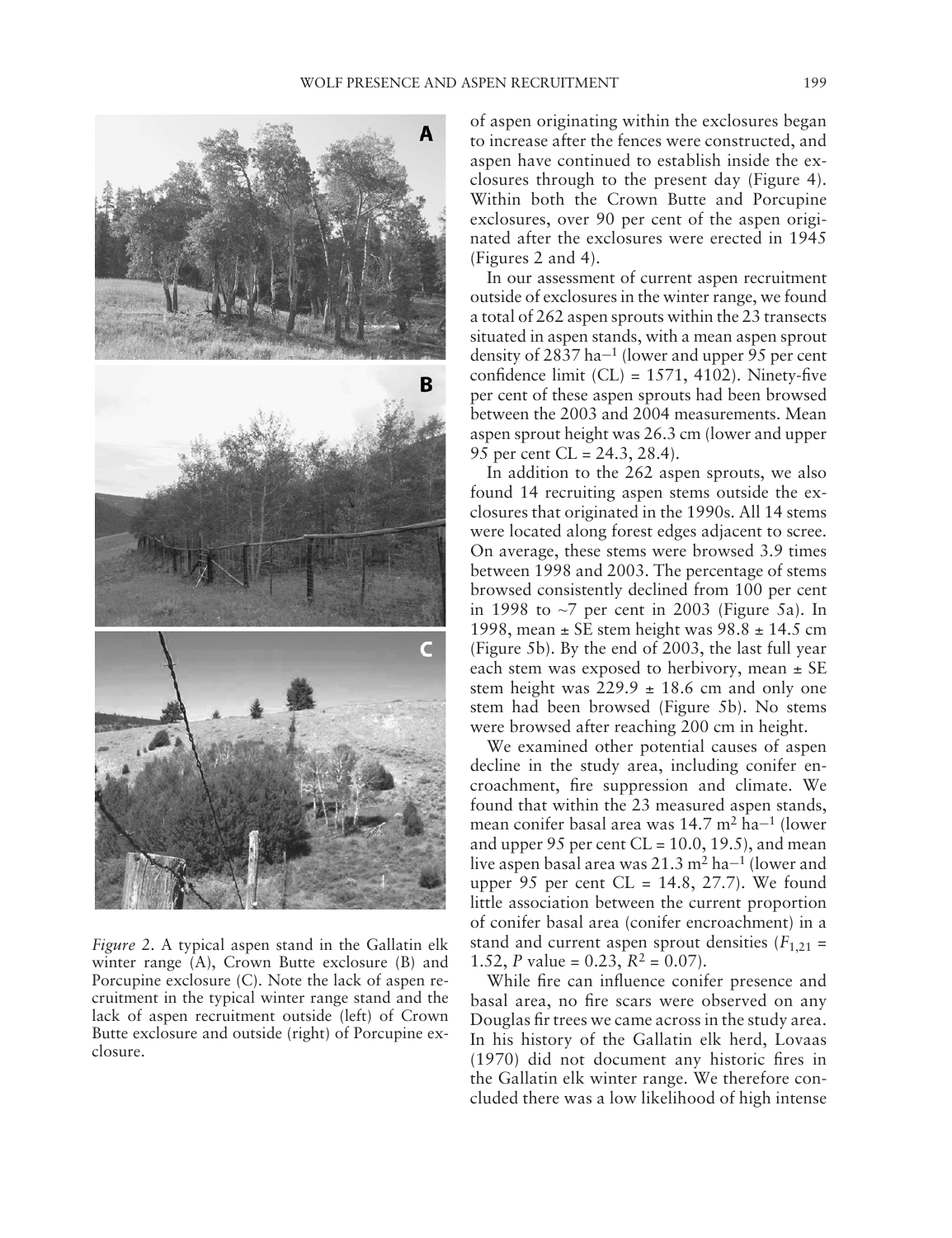

*Figure 3*. Winter range aspen origination ( $n = 476$ ). While declining in the 1920s, 1930s and 1940s, essentially no aspen trees were found originating between the 1950s and 1980s during a time of wolf absence. Recent recruitment in the 1990s is coincident with wolf reintroduction.



*Figure 4.* Aspen origination inside Crown Butte ( $n = 353$ ) and Porcupine ( $n = 653$ ) exclosures. Aspen have consistently recruited inside the fences since their erection in 1945.

and severe fires, typically necessary for a flush of aspen recruitment, in the study area during the twentieth century. Over a longer temporal scale, climate trends do not appear to correspond to periods of aspen recruitment and decline (Figure 6) either within or outside of the exclosures.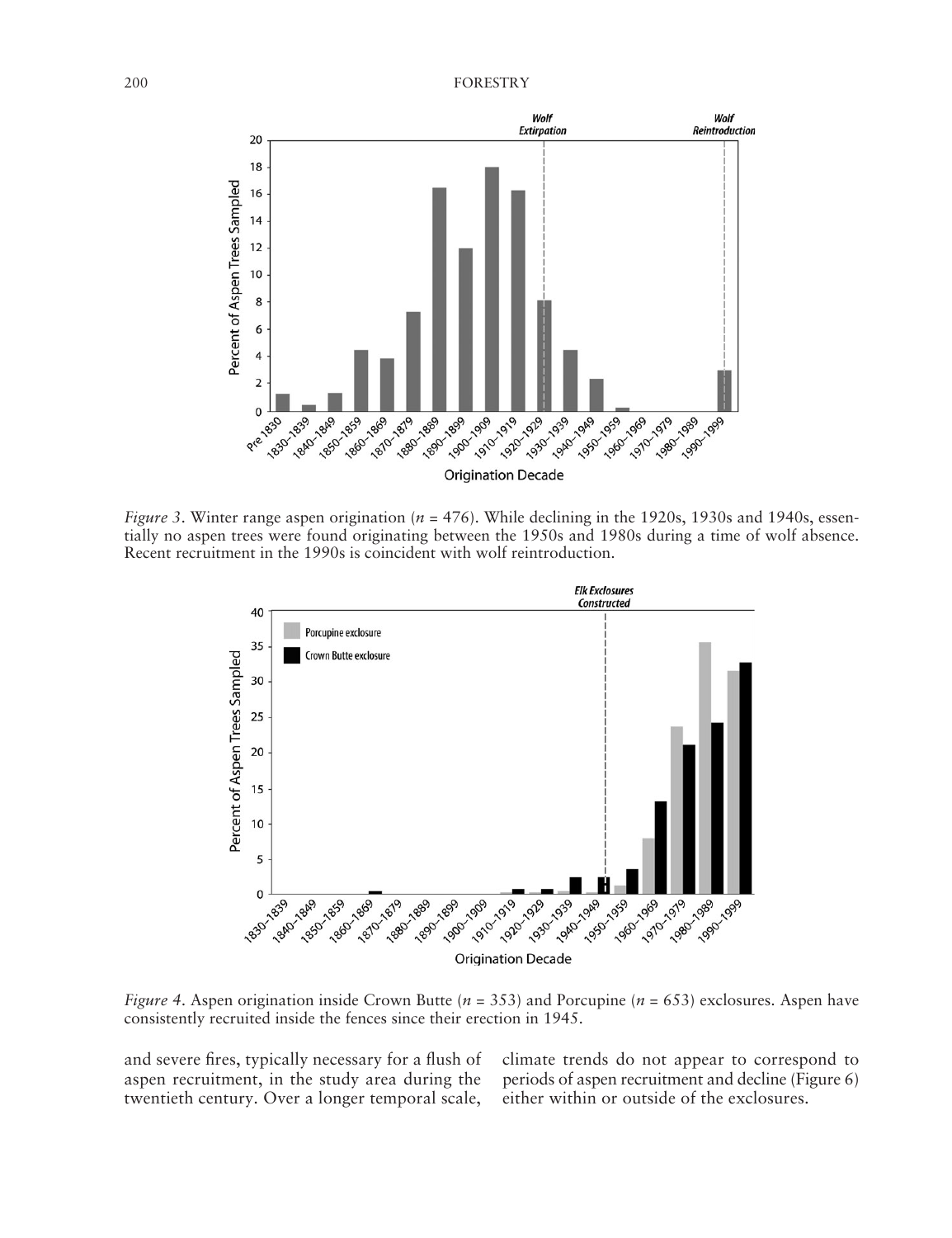

*Figure 5*. Aspen recruitment originating in the 1990s  $(n = 14)$ . (A) The percentage of the stems browsed in a given year. (B) Average height and standard error bars for recruiting aspen stems.

# **Discussion**

To best examine the different reasons for aspen decline, we will address each factor, including conifer encroachment, fire suppression, climate, herbivory and trophic cascades, individually.

#### *Conifer encroachment*

It has been shown that, as stands change from aspen to conifer dominated, aspen recruitment will often decline as a consequence of increased shading (Jones and DeByle, 1985). Thus, aspen stands with greater conifer basal area could have less current aspen recruitment than those aspen stands with lower conifer basal area. Our aspen sprout density results, however, are inconsistent with expectations from increasing conifer en-



*Figure 6.* Palmer drought severity index (PDSI) values through time with a fitted moving average line. The more negative the PDSI value, the dryer the year. The more positive a PDSI value, the wetter the year. A PDSI value of zero indicates an average year.

croachment although it is likely that if conifer basal area continues to increase resulting in more shade, future aspen regeneration in the study area will be negatively effected.

#### *Fire suppression*

If fire suppression is the main factor causing aspen decline, few aspen should recruit without fire. While historic fire records for the study area are limited, both the successful recruitment of aspen inside the exclosures and the recent aspen recruitment adjacent to scree illustrate that fire is not a necessary requirement for aspen to recruit in this area. Additionally, although studies have documented vigorous aspen sprouting occurring immediately after a fire (Jones and DeByle, 1985), under heavy browsing, sprout numbers rapidly return to pre-fire levels (Bartos and Mueggler, 1981; Romme *et al.*, 1995). Hessl and Graumlich (2002) found that under high browsing levels, the positive relationship between fire severity and aspen recruitment was lost. Bartos (1994) and White  $et$  al. (1998) have questioned whether the addition of fire under high browsing levels actually hastens the demise of aspen stands. Therefore, even if a fire had occurred in the Gallatin within the  $~40-50$  year age gap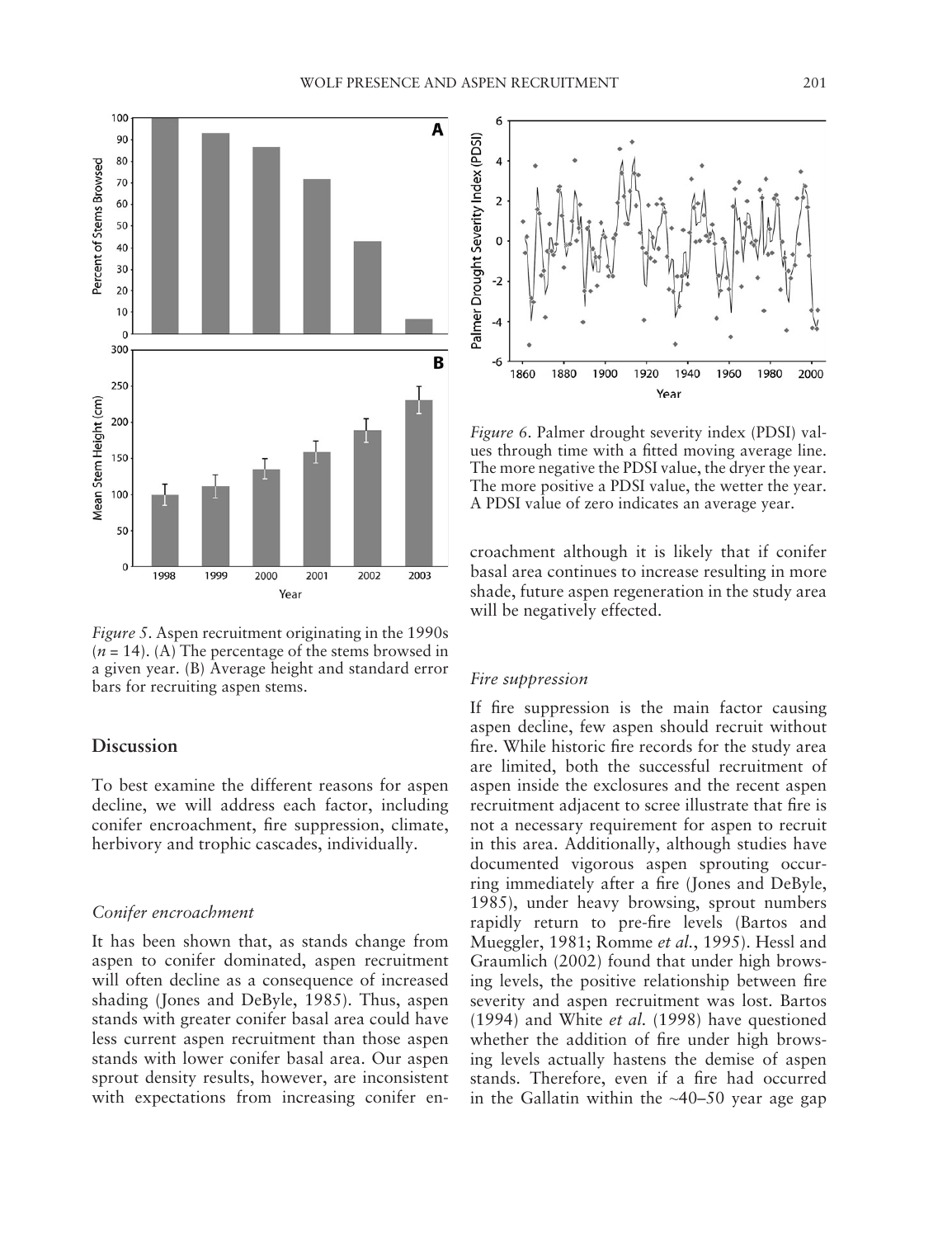$(1950s - 1990s)$ , due to high elk densities, the fire effect on aspen recruitment may not have been a positive relationship.

#### *Climate*

Climate can influence forage production and the ability of plants to successfully regenerate. Researchers have therefore suggested that the decline in aspen is attributable to a drier climate (Houston, 1982; Singer et al., 1994; Romme et al., 1995; Yellowstone National Park, 1997; Singer et al., 1998). If the overall regional climate influence is towards drying, then a decrease in aspen over the entire winter range would be expected. However, three lines of evidence suggest climate is insufficient in and of itself to explain aspen decline:

- **1** With the exclosures in the same elk winter range as the rest of the study, it is unlikely that those plants inside the fenced areas would respond differently to climate than would aspen stands outside of the fenced areas.
- **2** Only aspen within the exclosures consistently recruited from the late 1940s to the present, irrespective of general climate conditions.
- **3** Aspen sprout densities indicate that aspen are successfully establishing within the study area.

Other researchers have similarly found weak associations between climate and aspen, willow and cottonwood ( *Populus deltoids*) growth throughout the Rocky Mountains (Baker *et al.*, 1997; White *et al.*, 1998; Hessl and Graumlich, 2002; Ripple and Larsen, 2000; Barmore, 2003; Beschta, 2003, 2005; Ripple and Beschta, 2004).

#### *Herbivory*

If contemporary levels of herbivory were significantly influencing aspen growth, recruitment of aspen trees should be minimal within the elk winter range and extensive within the elk exclosures. This pattern is supported by the data (Figures 3 and 4). Currently, the only multi-aged aspen stands successfully recruiting in the entire winter range study area lie inside the elk exclosures and adjacent to scree outside of the exclosures. It is only inside both fences that the distribution of aspen origination ages follows the expected J-shape of a reproducing plant population where stand replacement disturbance events have been absent. The unimodal distribution of aspen origination outside the exclosures, as evinced by a recruitment gap, is indicative of a declining aspen population.

Romme *et al.* (1995)and Ripple *et al.* (2001) reported mean aspen sprout heights between 25 and 43 cm in other portions of YNP, while Bartos  $(1994)$  reported a mean aspen sprout height of 50 cm 12 years after a fire in western Wyoming. All authors attributed the low aspen sprout heights to herbivory. With mean aspen sprout heights in the present study similar to those reported by other authors working in the GYE, it is probable that the same process noted elsewhere (high levels of chronic herbivory) is also influencing aspen sprout heights in the Gallatin elk winter range.

Looking over a longer time period, heavy grazing by elk was reported in Daly Creek watershed in 1920, 1921 and 1923 and in both Black Butte and Daly Creek watersheds in 1924 ( White, 1924 as cited by Lovaas, 1970). A US Forest Service report encompassing the winters of 1934/1935 and 1935/1936 in the Gallatin notes, 'in many places, the elk have eaten the willow and aspen so closely that they have driven the beaver out' (Stock et al., 1937). Another US Forest Service report from the winter of 1935-1936 estimates that, during critical winter periods, 80 per cent of the elk diet consisted of important browse plants, such as aspen and willow (Stock, 1936). The Conservation Committee of Bozeman noted in 1937 that elk had browsed much of the willow and aspen, while also stripping conifer needles and twigs as high as the animals could reach (Bozeman Daily Chronicle, 1937). The pattern of decline in aspen recruitment beginning in the 1920s in the current study is consistent with historic testimonies.

In the 1940s, the Conservation Committee of Bozeman noted the 'almost complete absence of aspen reproduction' within Buffalo Horn, Elk Horn and Porcupine drainages, areas north of the current study but within the same elk winter range (Upper Gallatin Conservation Committee, 1946 as cited by Lovaas, 1970). They further noted the 'nearly normal' vegetation within an exclosure and the 'extremely short' vegetation surrounding the exclosure. In the present study, outside of the elk exclosures, few measured stems originated in the 1940s.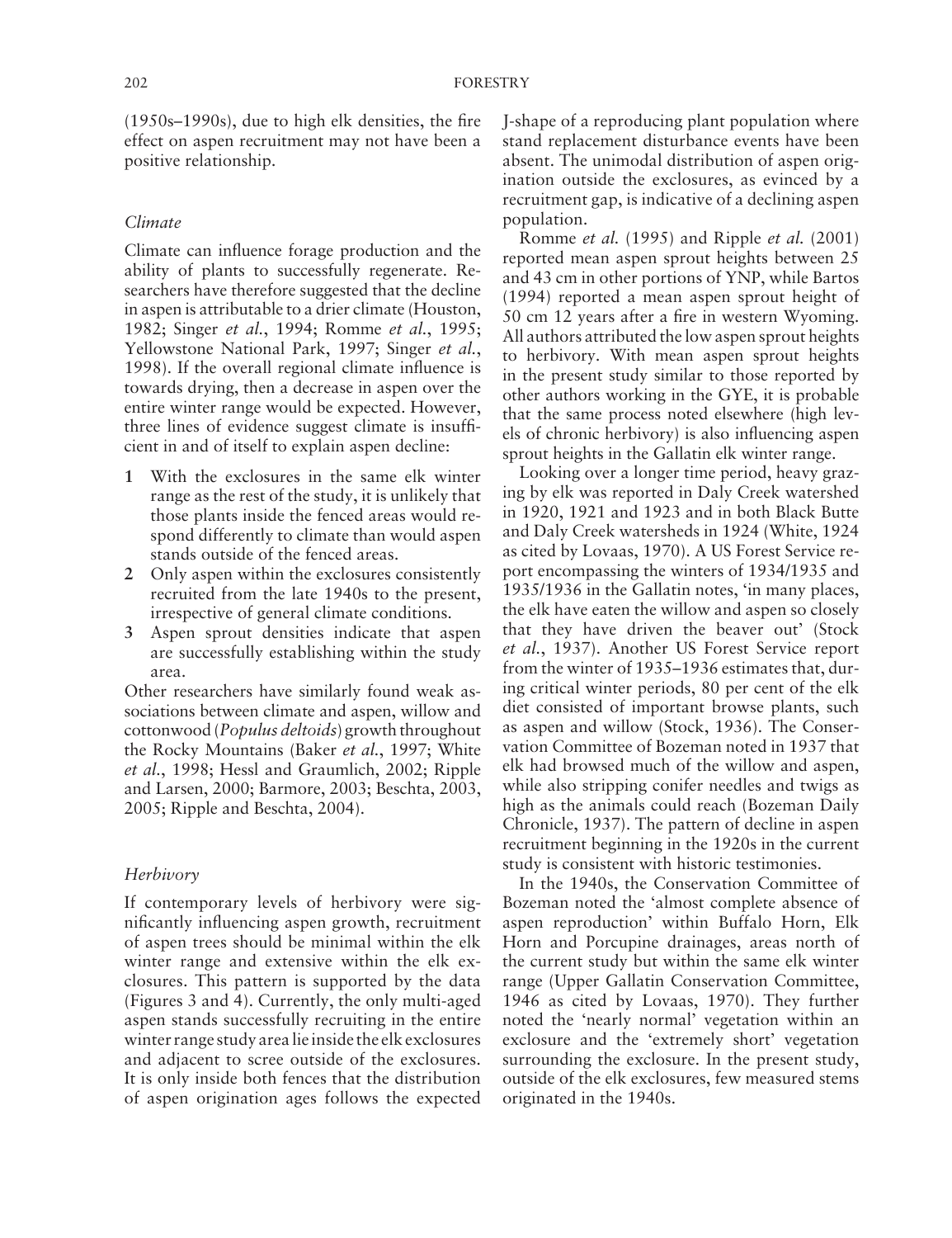In the 1950s, a report from a technician in the Fish and Game Department noted 'the elk range (in the Upper Gallatin) definitely shows deterioration in the loss and size of vegetation … the forage was licked clean in the Black and Crown Butte areas during the past two falls and winters' ( Bozeman Daily Chronicle, 1953 ). In the present study, outside of the exclosures, almost no measured aspen originated in the 1950s.

The decline of aspen beginning in the late 1920s due to elk browsing (as reported in historical documents), the lack of aspen recruitment for more than half a century based on the current study and the ability of aspen to successfully recruit in the last half century within the exclosures, all lend strong evidence for the influence of herbivory on aspen recruitment in the Gallatin elk winter range. However, since we located aspen stems originating in the 1990s and a decline in browsing on these stems beginning in 1998, shifts in ungulate herbivory patterns may have occurred. We might therefore ask: (1) why was the increase in herbivory in the Gallatin only noted beginning in the 1920s, (2) why did we only locate new stems outside of the exclosures beginning in the 1990s and (3) why were all new stems outside of the exclosures adjacent to scree slopes?

## *Trophic cascades*

Similar patterns of tree age gaps and suppressed woody growth have been noted in other studies in North America (Binkley *et al.*, 2006; Ripple and Beschta, 2006, 2007b). In South America, Terborgh *et al.* (2001, 2006) attributed the lack of smallstemmed individuals in Venezuela to increased herbivory. The authors concluded herbivory increased following predator removal, a top-down phenomenon. On Isle Royale, Michigan, McLaren and Peterson (1994) observed that as wolf numbers declined, moose numbers increased resulting in a suppression of balsam fir (*Abies balsamea*). According to historic documents and our tree origination data (Figure 3), an increase in aspen browsing in the Gallatin began in the 1920s, a time when wolves were being extirpated.

Other studies in YNP have shown similar patterns of tree species decline following wolf extirpation. Within the northern range of YNP, Ripple and Larsen (2000) observed a decline in aspen recruitment from the 1930s through 1995 in the park's northern range. As with aspen, Beschta  $(2003, 2005)$  documented a decline in cottonwood ( *Populus* spp.) beginning in the 1920s within YNP. The author also did not find a correlation between cottonwood decline and climate. Thus, two browse species in different winter ranges and growing under different conditions (riparian cottonwood *vs* upland aspen) concurrently declined during the time of wolf extirpation.

The only recruitment we found outside of the exclosures originated in the 1990s. The decline in per cent of stems browsed on the recruiting individuals began in 1998, coinciding with the presence of, and denning by, the Chief Joseph wolf pack in Daly Creek beginning in the winter of 1996/1997 (Smith, 1998). We therefore have evidence of recruitment when wolves were historically present, a gap in aspen recruitment following wolf extirpation coinciding with reports of increased herbivory and the start of aspen recruitment only since wolf reintroduction.

#### *Theoretical implications*

In ecosystems driven by bottom-up processes, plants dictate herbivore levels. Bottom-up theory predicts herbivores have a minimal impact on vegetation, and the stability of a system is largely independent of predators. Based on such logic, predators have a compensatory effect, meaning predators kill prey that would have died due to other causes if not predation. Bottom-up theory further predicts a positive relationship between plant biomass and herbivore density. In contrast, general top-down theory predicts that in a twolevel trophic system, herbivores directly impact vegetation by reducing plant biomass (Fuller and Gill, 2001; Côté et al., 2004; McShea, 2005). Thus, as herbivore numbers increase, plant biomass should decrease, indicating an inverse relationship between trophic levels. With a carnivore trophic level added, top – down theory predicts that predators force herbivore numbers down, which in turn increases plant biomass (Jędrzejewska and Jędrzejewski, 2005). Top-down theory therefore supports the concept that top carnivores, either alone or in conjunction with other predator species, can have an additive effect on prey mortality. Examination of aspen within the Gallatin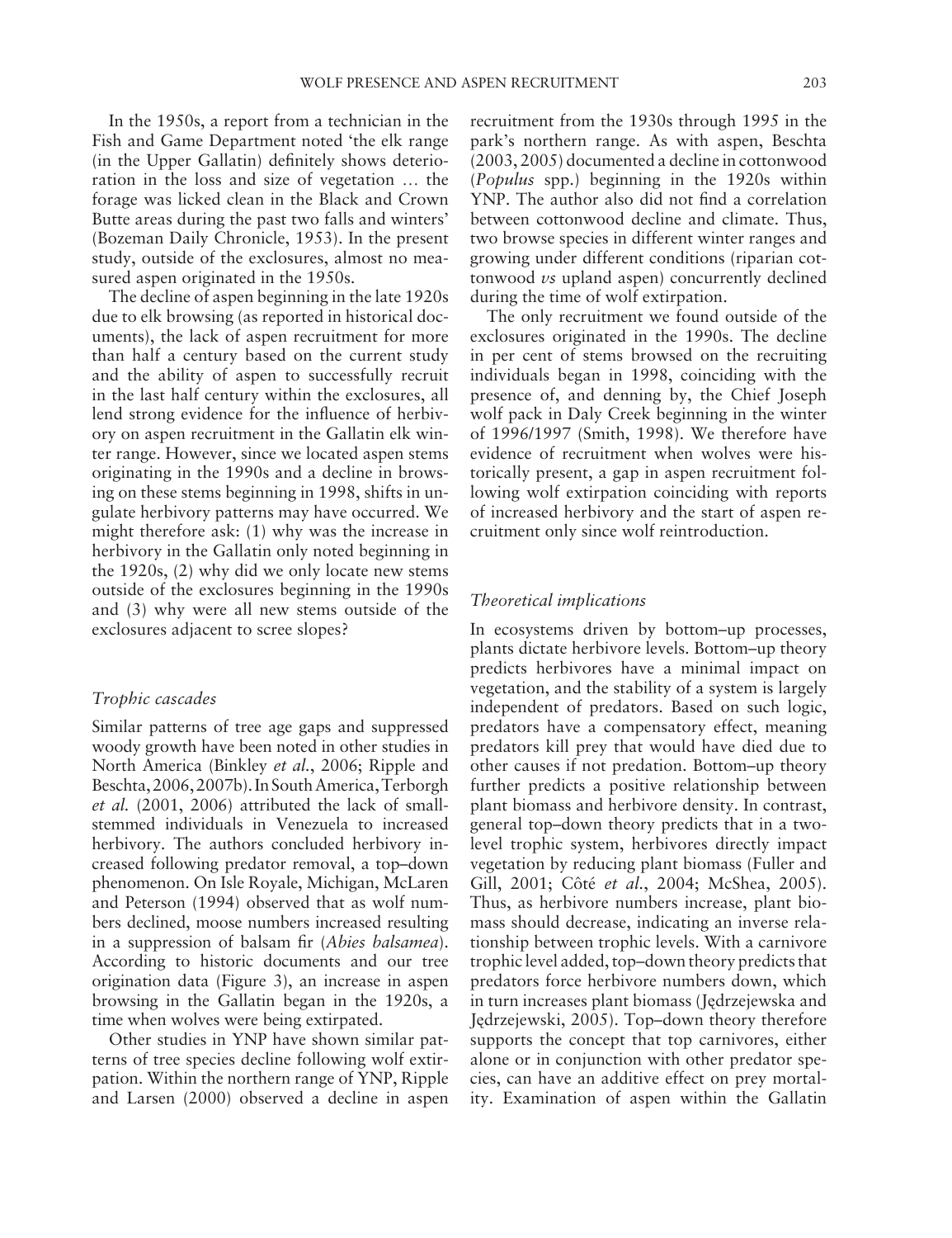elk winter range of YNP yielded little evidence of successful aspen recruitment outside of the elk exclosures in the absence of wolves. Thus, we observed a negative plant response to predator removal outside the exclosures, and a positive plant response under limited herbivory (inside the exclosures), consistent with top-down theory.

Trophic theory as originally stated was based on density-mediated effects of predators on prey. However, recent evidence suggests that behaviourally mediated trophic cascades may be equal to or greater than density-mediated effects (Schmitz *et al.*, 2004). While the recruiting aspen adjacent to scree may have been aided by a decline in elk densities since wolf reintroduction, the high browsing rates on and low mean height of aspen sprouts in the study area illustrate elk densities are still sufficient to browse nearly all aspen sprouts in a given year. Therefore, in addition to any density-mediated effect on elk due to wolf predation, the presence of recruiting aspen stems only adjacent to scree may represent a change in elk behaviour (Halofsky, 2007).

Evidence is mounting in the form of vigilance studies that perceived predation risk on elk has increased since wolf reintroduction ( Laundré *et al.*, 2001; Childress and Lung, 2003), while other studies have illustrated changes in habitat preference by elk due to wolf presence (Fortin *et al.*, 2005; Mao et al., 2005; Gude et al., 2006). Ripple and Beschta  $(2004)$  list 'gravelly/rocky surfaces' as a potential terrain factor that might increase perceived predation risk and therefore could be areas elk avoid when browsing. Such gravelly surfaces would also include the scree slopes adjacent to the 14 recruiting aspen sprouts in the current study. Although our results are in agreement with the expected outcome from changes in elk behaviour, whether such behaviour shifts will result in woody plant release throughout the study area remains uncertain.

While Schmitz et al. (2000) tended to find the strongest top-down effect in terrestrial trophic cascades when plant damage, rather than plant biomass, was measured, the current study illustrates that in carnivore absence, herbivores negatively affect aspen biomass. Specifically, we document several decades of a gap in aspen recruitment. Therefore, aspen numbers, as well as biomass, have declined in the Gallatin.

With the small number of recruiting stems found outside of the exclosures, it is too soon to know if they portend the successful recruitment of future aspen or if they are more of an exception to the general rule of aspen decline. Consequently, if overall elk herbivory remains high, species loss and a conversion of available resources might occur potentially resulting in an alternative stable state ( Schmitz *et al.*, 2006 ).

Although Native Americans probably influenced both historical wolf and elk populations, we were unable to quantify their impact. While wolves in and of themselves might not have the ability to indirectly increase the recruitment of woody browse species, with the full suite of top carnivores in YNP and no wolves for  $\sim$ 70 years, little aspen, willow or cottonwood recruitment has been documented (National Research Council, 2002). However, 60-70 years of documented willow and cottonwood suppression has begun to reverse itself only since the late 1990s, coincident with wolf reintroduction in the winter of 1995/1996 (Ripple and Beschta, 2003, 2004; Beyer, 2006).

# **Conclusions**

Terrestrial trophic cascade studies involving large vertebrate mammals are rare. Humans have greatly altered animal migration routes and the structure and composition of vegetation on the earth through habitat modifications and also through the reduction and elimination of top predators. Because most terrestrial vertebrate systems are therefore not fully intact, the information gleaned from a time when the system was more complete becomes valuable. The correlative evidence presented in this study supports the positive top-down influence of wolf presence on aspen via additive predation pressure and a negative top-down influence on aspen when wolves are absent. Therefore, the presence of wolves may be integral to the long-term recruitment of this woody browse species within the study area.

#### *Funding*

University of Wyoming-National Park Service.

#### *Acknowledgements*

We would like to thank Andy Pils and the Gallatin National Forest for use of their exclosures. The authors greatly appreciated the comments of Dr Robert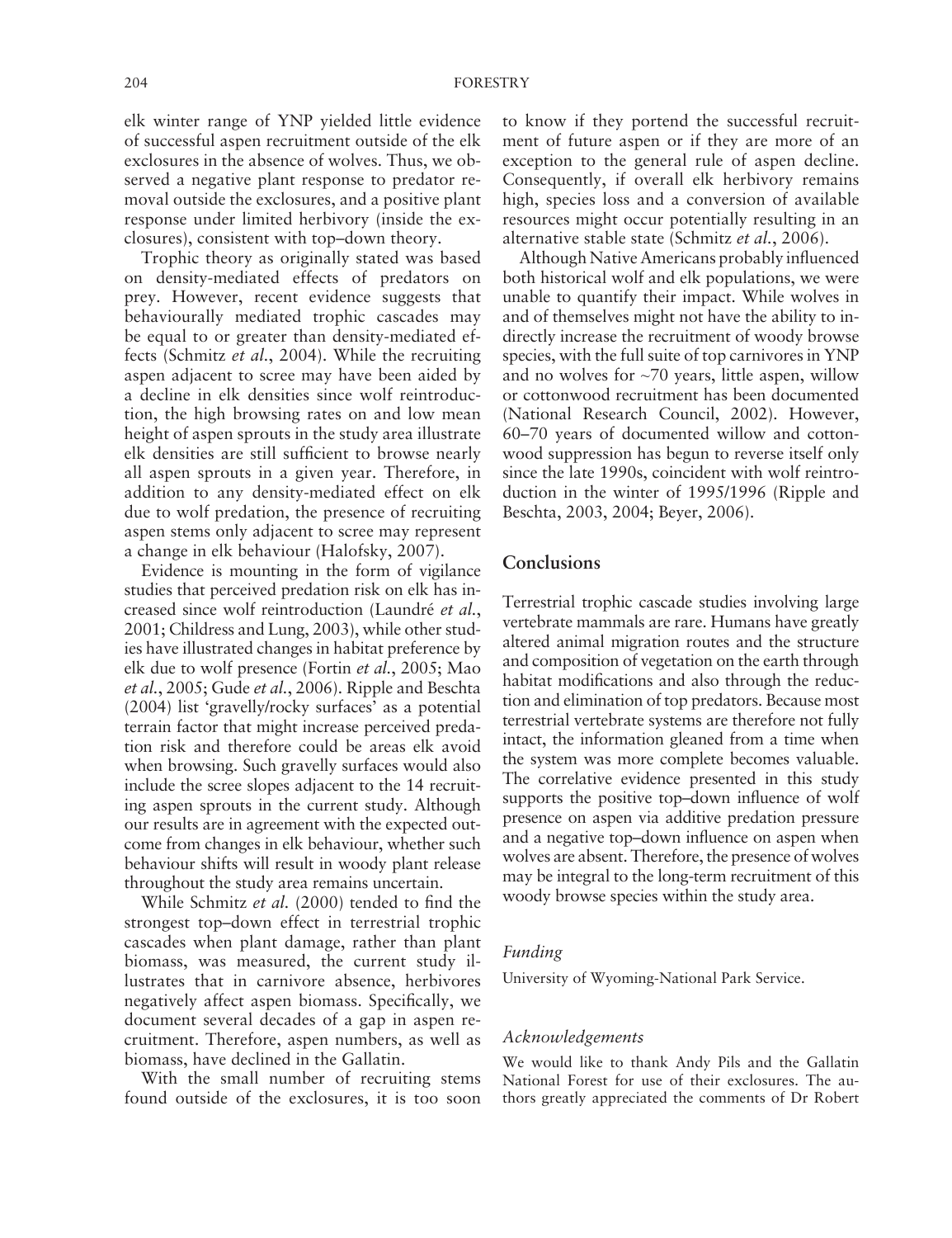Beschta, Dr Daniel Binkley, Dr Cliff White, Cristina Eisenberg, Jessica Halofsky and anonymous reviewers on earlier drafts of the manuscript.

# *Conflict of Interest Statement*

None declared.

#### *References*

- Baker, W.L., Munroe, J.A. and Hessl, A.E. 1997 The effects of elk on aspen in the winter range in Rocky Mountain National Park. *Ecography*. 20, 155-165.
- Barmore, W.J. 1965 Aspen-Elk Relationships on the *Northern Yellowstone Winter Range*. Paper presented at the Western State Association of Fish and Game Commissions, Elk workshop. Bozeman, MT.
- Barmore, W.J. 2003 *Ecology of Ungulates and their Winter Range in Northern Yellowstone National*  Park, Research and Synthesis 1962-1970. Yellowstone Center for Resources, Yellowstone National Park, Mammoth Hot Springs, WY .
- Bartos, D.L. 1994 Twelve year biomass response in aspen communities following fire. *J. Range Manag.* **47**, 79 – 83 .
- Bartos, D.L. and Mueggler, W.F. 1981 Early succession in aspen communities following fire in western Wyoming . *J. Range Manag.* **34**, 315 – 319 .
- Beschta, R.L. 2003 Cottonwoods, elk, and wolves in the Lamar Valley of Yellowstone National Park. *Ecol. Appl.* **13**, 1295 – 1309 .
- Beschta, R.L. 2005 Reduced cottonwood recruitment following extirpation of wolves in Yellowstone's northern range. *Ecology*. 86, 391-403.
- Beyer , H. 2006 *Wolves, elk and willow on Yellowstone National Park's northern range*. *Thesis*, University of Alberta, Edmonton, AB, pp.79.
- Binkley, D.M., Moore, M., Romme, W.H. and Brown, P.M. 2006 Was Aldo Leopold right about the Kaibab deer herd? . *Ecosystems*. **9**, 227 – 241 .
- Borer, E.T., Seabloom, E.W., Shurin, J.B., Anderson, K.E., Blanchette, C.A. and Broitman, B. et al. 2005 What determines the strength of a trophic cascade?. *Ecology*. **86**, 528 – 537 .
- *Bozeman Daily Chronicle* , 20 April 1937 Bozeman, MT.
- *Bozeman Daily Chronicle* , 25 August 1953 Bozeman, MT.
- Childress, M.J. and Lung, M.A. 2003 Predation risk, gender and the group size effect: does elk vigilance

depend upon the behaviour of conspecifics?. *Anim. Behav.* **66**, 389 – 398 .

- Cook, E.R., Woodhouse, C.A., Eakin, C.M., Meko, D.M. and Stahle, D.W. 2004 Long-term aridity changes in the western United States . *Science*. **306**, 1015 – 1018.
- Côté, S.D., Rooney, T.P., Tremblay, J.P., Dussault, C. and Waller, D.M. 2004 Ecological impacts of deer overabundance . *Annu. Rev. Ecol. Evol. Syst.* **35**, 113 – 147.
- Creel, S. and Winnie, J. 2005 Responses of elk herd size to fine-scale spatial and temporal variation in the risk of predation by wolves . *Anim. Behav.* **69**, 1181 – 1189.
- Estes, J.A., Crooks, K. and Holt, R. 2001 Predators, ecological role of.In S.A. Levin(ed). *Encyclopedia of Biodiversity*. Academic Press, San Diego, CA. Vol. 4, pp. 857-878.
- Fuller, R.J. and Gill, R.M.A. 2001 Ecological impacts of increasing numbers of deer in British woodland. *Forestry*. **74**, 193 – 199 .
- Fortin, D., Beyer, H.L., Boyce, M.S., Smith, D.W., Duchesne, T. and Mao, J.S. 2005 Wolves influence elk movements: behavior shapes a trophic cascade in Yellowstone National Park. *Ecology*. 86, 1320-1330.
- Grimm, R.L. 1939 Northern Yellowstone winter range studies . *J. Wildl. Manag.* **8**, 329 – 334 .
- Gude, J.A., Garrott, R.A., Borkowski, J.J. and King, F. 2006 Prey risk allocation in a grazing ecosystem . *Ecol. Appl.* 16, 285-298.
- Hairston, N.G., Smith, F.E. and Slobodkin, L.B. 1960 Community structure, population control, and competition. Am. Nat. 94, 421-425.
- Halofsky , J.S. 2007 *Evidence of a Trophic Cascade among Wolves, Elk, and Aspen in Yellowstone National Park, USA. Dissertation, Oregon State Univer*sity, Corvallis, USA, pp. 94.
- Hebblewhite, M., White, C.A., Nietvelt, C.G., McKenzie, J.A., Hurd, J.E., Fryxell, J.M. et al. 2005 Human activity mediates a trophic cascade caused by wolves . *Ecology*. **86**, 2135 – 2144 .
- Hessl, A.E. and Graumlich, L.J. 2002 Interactive effects of human activities, herbivory and fire on quaking aspen ( *Populus tremuloides*) age structures in western Wyoming . *J. Biogeogr.* **29**, 889 – 902 .
- Houston, D.B. 1973 Wildfires in northern Yellowstone National Park . *Ecology*. **54**, 1111 – 1117 .
- Houston , D.B. 1982 *The Northern Yellowstone Elk. Ecology and Management*. Macmillan Publishing Co, New York.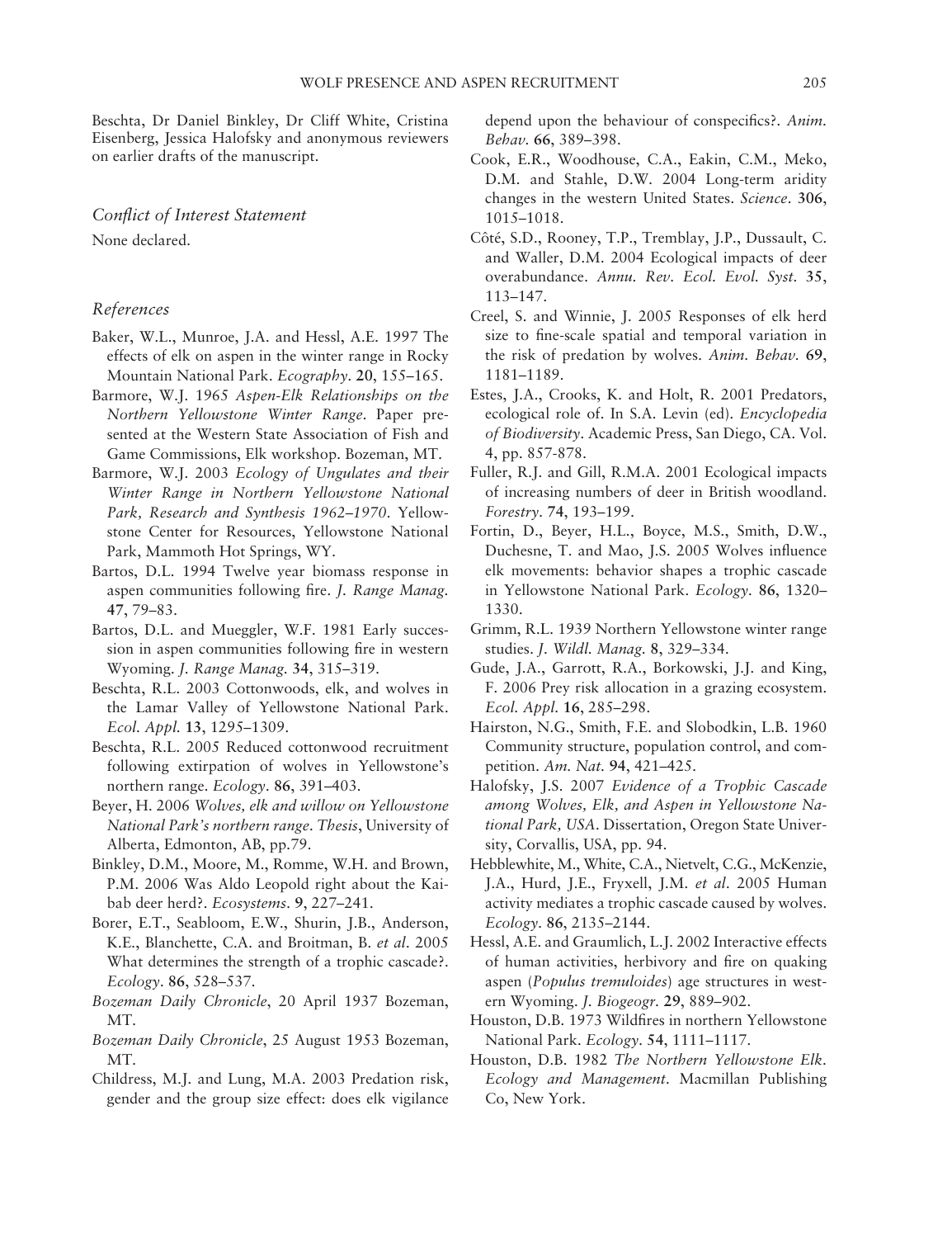- Jędrzejewska, B. and Jędrzejewski, W. 2005 Large carnivores and ungulates in European temperate forest ecosystems: bottom-up and top-down control. In J.C. Ray, K.H. Redford, R.S. Steneck, J. Berger (eds). *Large Carnivores and the Conservation of Biodiver*sity. pp. 138-153. Island Press, Washington, DC.
- Jones, J.R. and DeByle, N.V. 1985 Aspen: ecology and management in the western United States. Gen. Tech. Rep. RM-119. Rocky Mountain Forest and Range Experiment Station Forest Service , Fort Collins, CO. pp. 283.
- Laundré, J.W., Hernandez, L. and Altendorf, K.B. 2001 Wolves, elk, and bison: reestablishing the "landscape of fear " in Yellowstone National Park, U.S.A . *Can. J. Zool.* **79**, 1401 – 1409 .
- Loope, L.L. and Gruel1, G.E. 1973 The ecological role of fire in the Jackson Hole area, Northwestern Wyoming. *Quat. Res.* 3, 425–443.
- Lovaas, A.L. 1970 People and the Gallatin elk herd. Montana Fish and Game Department, Helena, MT, pp. 44.
- Mao, J.S., Boyce, M.S., Smith, D.W., Singer, F.J., Vales, D.J. and Vore, J.M. 2005 Habitat selection by elk before and after wolf reintroduction in Yellowstone National Park. *J. Wildl. Manag.* 69, 1691-1707.
- McLaren, B.E. and Peterson, R.O. 1994 Wolves, moose, and tree rings on Isle Royale . *Science*. **266**, 1555-1558.
- McShea, W.J. 2005 Forest ecosystems without carnivores: when ungulates rule the world. In J.C. Ray, K.H. Redford, R.S. Steneck, J. Berger (eds). *Large Carnivores and the Conservation of Biodiversity*. pp. 138-153. Island Press, Washington, DC.
- Meagher, M.M. and Houston, D.B. 1998 *Yellowstone and The Biology of Time, Photographs Across a Cen*tury. University of Oklahoma Press, Norman, OK.
- National Research Council 2002 *Ecological Dynamics on Yellowstone's Northern Range*. National Academy Press, Washington, DC.
- Ripple, W.J. and Beschta, R.L. 2003 Wolf reintroduction, predation risk, and cottonwood recovery in Yellowstone National Park . *For. Ecol. Manag.* **184**, 299 – 313.
- Ripple, W.J. and Beschta, R.L. 2004 Wolves, elk, willows, and trophic cascades in the Upper Gallatin Range of southwestern Montana . *For. Ecol. Manag.* 200, 161-181.
- Ripple, W.J. and Beschta, R.L. 2006 Linking cougar decline, trophic cascade, and catastrophic regime shift in Zion National Park . *Biol. Conserv.* **133**, 397-408.
- Ripple, W.J. and Beschta, R.L. 2007a Restoring Yellowstone's aspen with wolves . *Biol. Conserv.* **138**, 514 – 519.
- Ripple, W.J. and Beschta, R.L. 2007b Hardwood tree decline following large carnivore loss in the Great Plains, USA. *Front. Ecol. Environ.* 5, 241-246.
- Ripple, W.J. and Larsen, E.J. 2000 Historical aspen recruitment, elk, and wolves in northern Yellowstone National Park, USA. *Biol. Conserv.* 95, 361-370.
- Ripple, W.J., Larsen, E.J., Renkin, R.A. and Smith, D. W. 2001 Trophic cascades among wolves, elk, and aspen on Yellowstone National Park's northern range. *Biol. Conserv.* 102, 227-234.
- Romme, W.H., Turner, M.G., Wallace, L.L. and Walker, J.S. 1995 Aspen, elk, and fire in northern range of Yellowstone National Park . *Ecology*. **76**, 2097-2106.
- Schmitz, O.J., Hambäck, P.A. and Beckerman, A.P. 2000 Trophic cascades in terrestrial systems: a review of the effects of carnivore removals on plants . Am. Nat. 155, 141-153.
- Schmitz, O.J., Kalies, E.L. and Booth, M.G. 2006 Alternative dynamic regimes and trophic control of plant succession. *Ecosystems*. 9, 659-672.
- Schmitz, O.J., Krivan, V. and Ovadia, O. 2004 Trophic cascades: the primacy of trait-mediated indirect interactions. *Ecol. Lett.* 7, 153-163.
- Shurin, J.B., Borer, E.T., Seabloom, E.W., Anderson, K., Blanchette, C.A. and Broitman, B. et al. 2002 A. cross-ecosystem comparison of the strength of trophic cascades . *Ecol. Lett.* **5**, 785 – 791 .
- Singer, F.J., Mack, L.C. and Cates, R.C. 1994 Ungulate herbivory of willows on Yellowstone's northern winter range . *J. Range Manag.* **47**, 435 – 443 .
- Singer, F.J., Zeigenfuss, L.C., Cates, R.G. and Barnett, D. T. 1998 Elk, multiple factors, and persistence of willows in national parks. *Wildl. Soc. Bull.* 26, 419–428.
- Smith, D.W. 1998 *Yellowstone Wolf Project: Annual Report, 1997. YCR-NR-98-2. National Park Ser*vice, Yellowstone Center for Resources, Yellowstone National Park, Mammoth Hot Springs, WY.
- Smith, D.W. and Guernsey, D.S. 2002 *Yellowstone Wolf Project: Annual Report, 2001*. YCR-NR-2002-04. National Park Service, Yellowstone Center for Resources, Yellowstone National Park, Mammoth Hot Springs, WY .
- Smith, D.W., Murphy, K.M. and Guernsey, D.S. 1999 *Yellowstone Wolf Project: Annual Report, 1998*. YCR-NR-99-1. National Park Service, Yellowstone Center for Resources, Yellowstone National Park, Mammoth Hot Springs, WY .